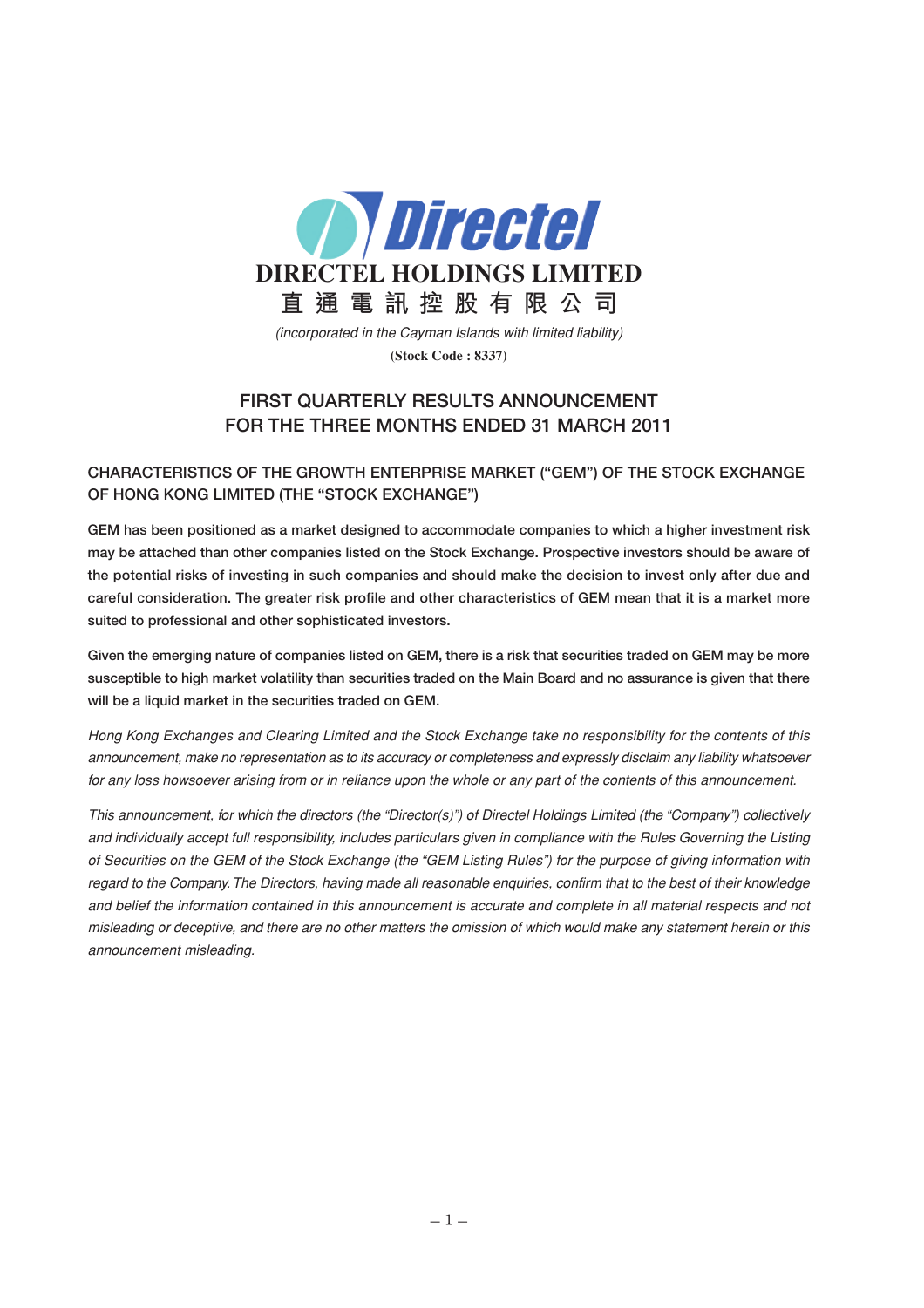#### **HIGHLIGHTS**

- Turnover for the three months ended 31 March 2011 was approximately HK\$16,288,000, representing an increase of approximately 17.9% as compared with the corresponding period in 2010.
- Profit attributable to shareholders of the Company for the three months ended 31 March 2011 was approximately HK\$3,497,000, representing an increase of approximately 62.7% as compared with the corresponding period in 2010.
- The Board does not recommend the payment of any dividend for the three months ended 31 March 2011.

# **UNAUDITED FIRST QUARTERLY RESULTS FOR THE THREE MONTHS ENDED 31 MARCH 2011**

The board of Directors (the "Board") of the Company is pleased to announce the unaudited consolidated results of the Company and its subsidiaries (together referred to as "the Group") for the three months ended 31 March 2011 together with the unaudited comparative figures for the corresponding period in 2010 as follows: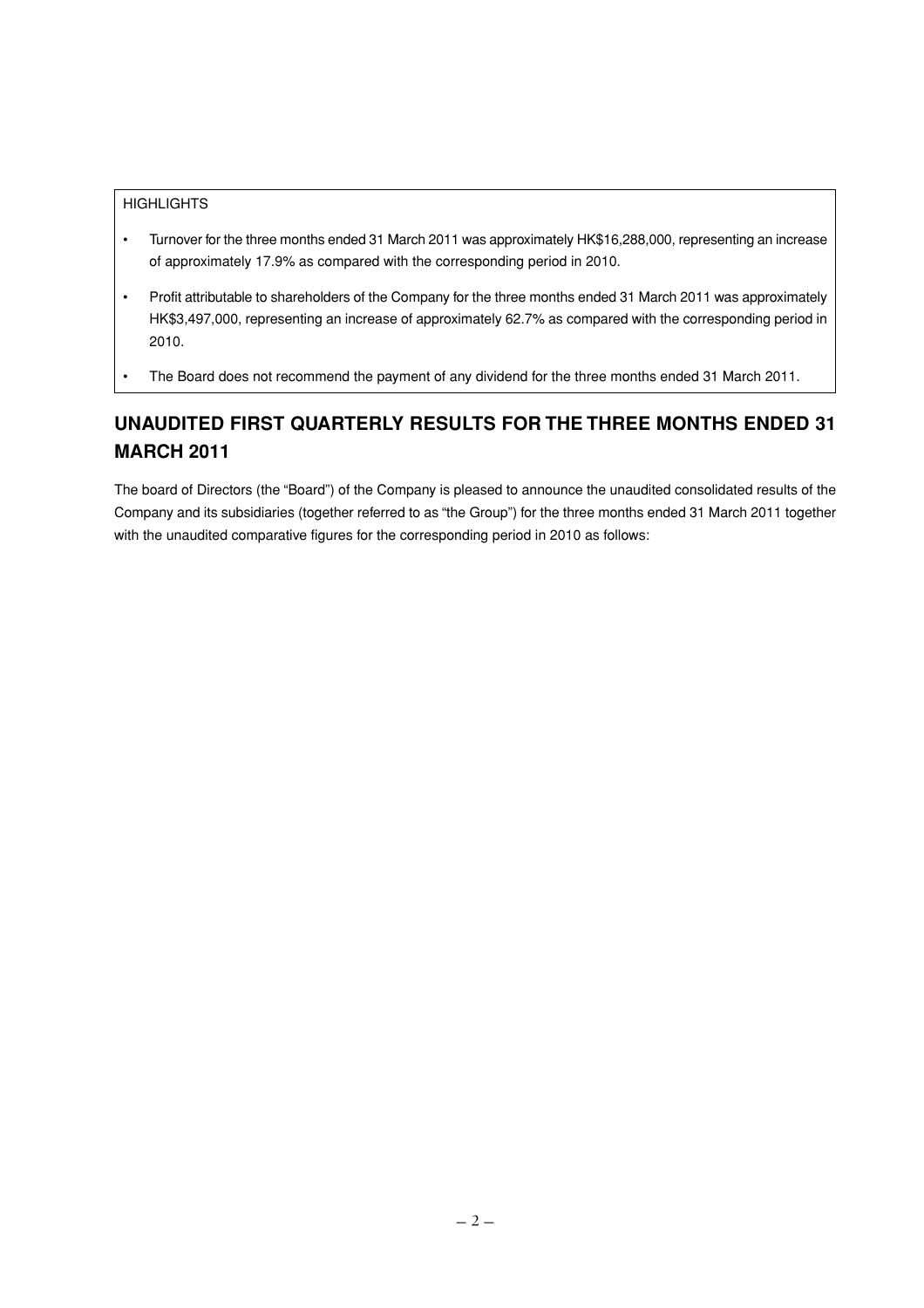# **CONSOLIDATED INCOME STATEMENT**

|                         |                | For the three months<br>ended 31 March |             |
|-------------------------|----------------|----------------------------------------|-------------|
|                         |                | 2011                                   | 2010        |
|                         |                | HK\$'000                               | HK\$'000    |
|                         | Note           | (Unaudited)                            | (Unaudited) |
| Turnover                | $\overline{4}$ | 16,288                                 | 13,814      |
| Cost of sales           |                | (7, 917)                               | (6,042)     |
| Gross profit            |                | 8,371                                  | 7,772       |
| Administrative expenses |                | (4, 501)                               | (4, 841)    |
| Profit from operations  |                | 3,870                                  | 2,931       |
| Finance income          | 5              | 279                                    | 20          |
| Profit before taxation  | 6              | 4,149                                  | 2,951       |
| Income tax              | 7              | (652)                                  | (801)       |
| Profit for the          |                |                                        |             |
| period attributable to  |                |                                        |             |
| equity shareholders of  |                |                                        |             |
| the Company             |                | 3,497                                  | 2,150       |
| Earnings per share      | 8              |                                        |             |
| - Basic and diluted     |                | HK\$0.003                              | HK\$0.003   |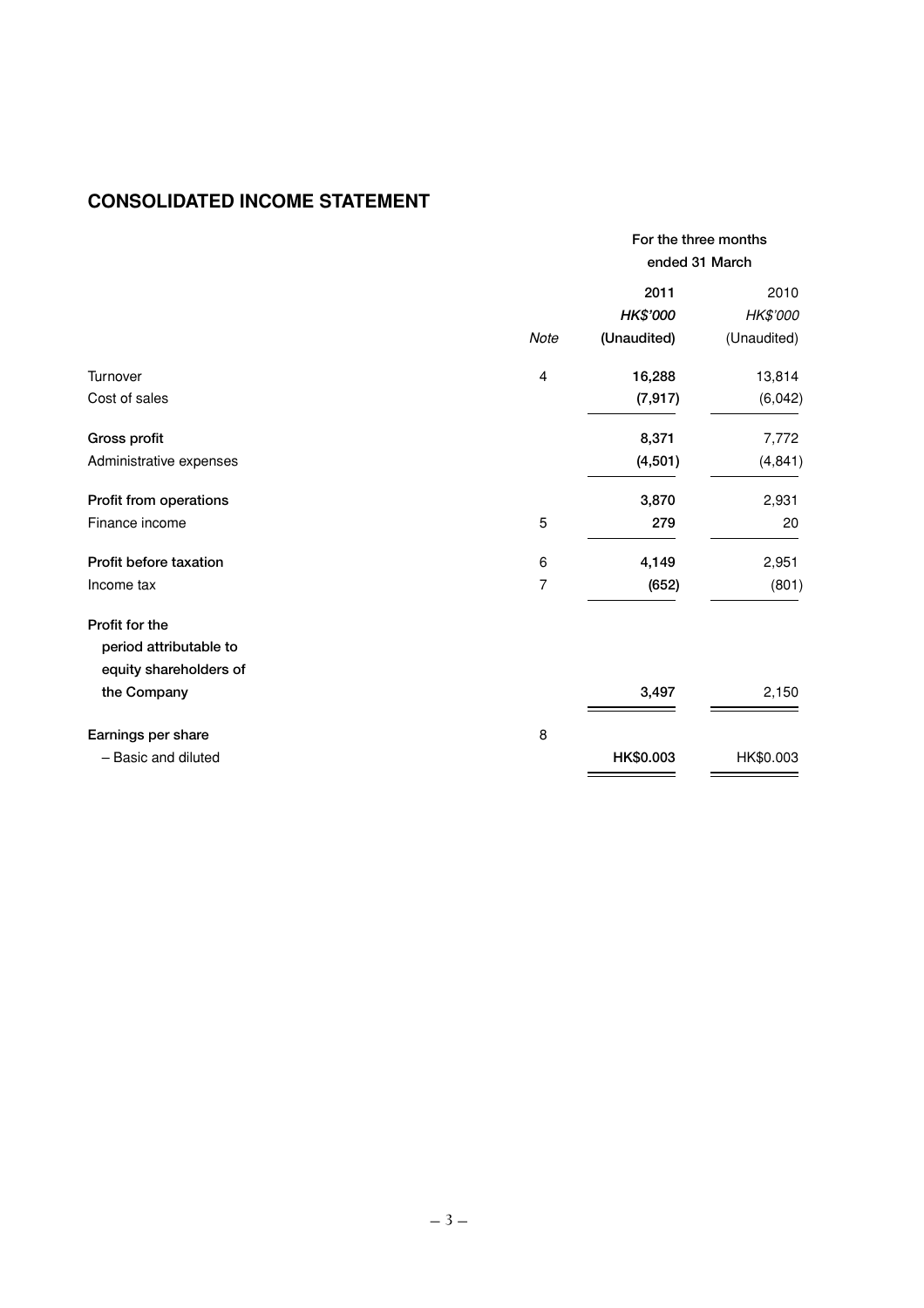## **CONSOLIDATED STATEMENT OF COMPREHENSIVE INCOME**

The Group had no components of comprehensive income other than "profit for the period attributable to equity shareholders of the Company" in the periods presented. Accordingly, no separate consolidated statement of comprehensive income is presented as the Group's "total comprehensive income" was the same as the "profit for the period attributable to equity shareholders of the Company" in the periods presented.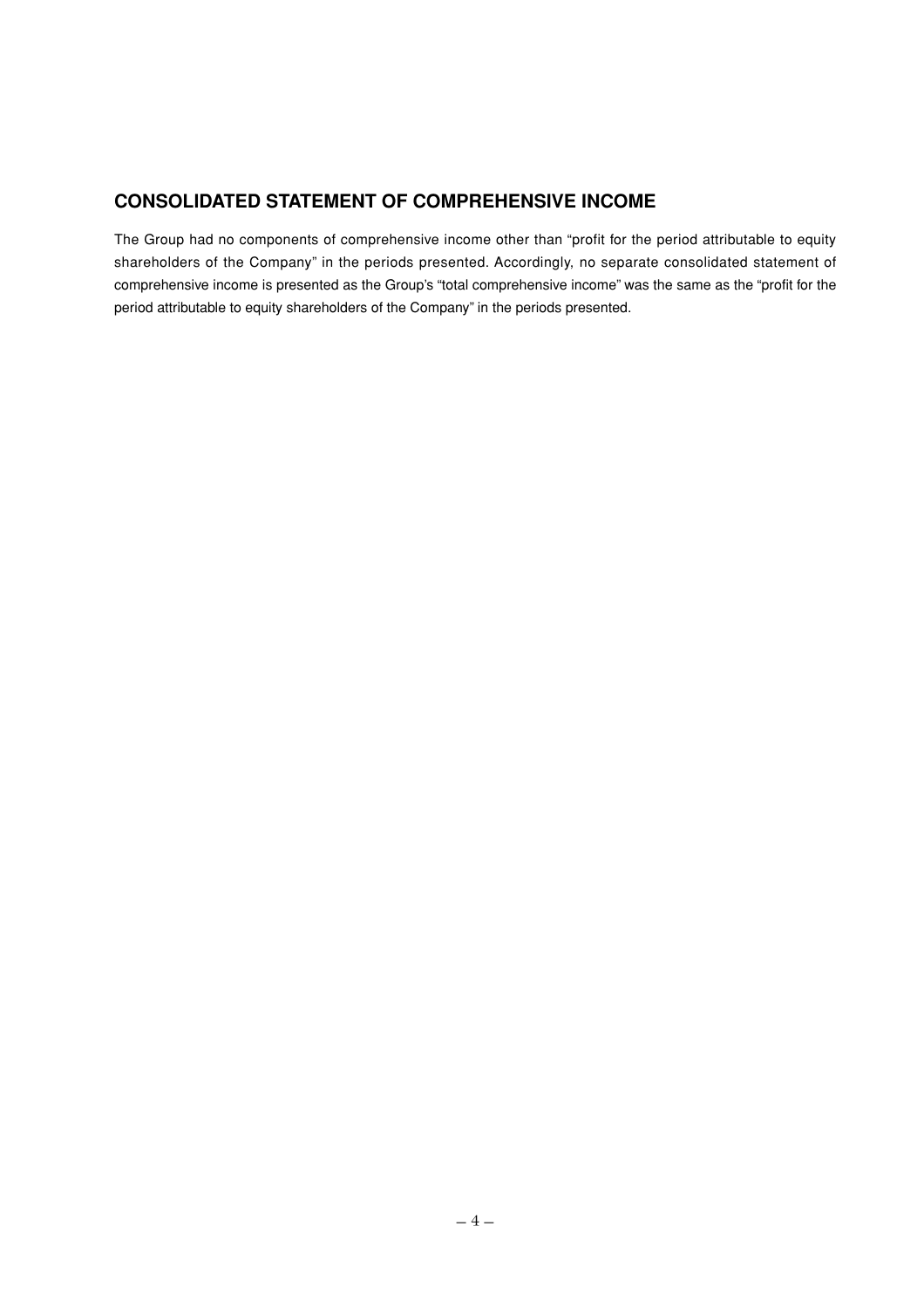## **NOTES TO THE UNAUDITED QUARTERLY FINANCIAL REPORT**

## **1. BACKGROUND OF THE COMPANY**

Directel Holdings Limited ("the Company") was incorporated in the Cayman Islands on 28 July 2009 as an exempted company with limited liability under the Companies Law, Chapter 22 (Law 3 of 1961, as consolidated and revised) of the Cayman Islands. The Company has established a place of business in Hong Kong and was registered in Hong Kong under Part XI of the Companies Ordinance as a non-Hong Kong company on 25 September 2009. On 2 June 2010, the Company listed its shares with a par value of HK\$0.01 each on the GEM of the Stock Exchange (the "Listing").

The Company and its subsidiaries are principally engaged in provision of telecommunications services.

## **2. BASIS OF PREPARATION**

The financial information included herein this announcement is extracted from the draft quarterly financial report which has been prepared in compliance with the applicable disclosure provisions of Chapter 18 of the Rules Governing the Listing of Securities on GEM of the Stock Exchange and in accordance with substantially the same accounting policies adopted in the Group's audited financial statements set out in the annual report for the year ended 31 December 2010, except for the accounting policy changes that are expected to be reflected in the 2011 annual financial statements. Details of these changes in accounting policies are set out in note 3.

The draft quarterly financial report contains first quarterly consolidated income statement, consolidated statement of comprehensive income and selected explanatory notes. The notes include an explanation of events and transactions that are significant to an understanding of the financial performance of the Group since the 2010 annual financial statements. The quarterly financial report and notes thereon do not include all of the information required for a full set of financial statements prepared in accordance with International Financial Reporting Standards ("IFRSs").

The quarterly financial report has not been audited nor reviewed by the Company's auditors, but has been reviewed by the Company's audit committee.

## **3. CHANGES IN ACCOUNTING POLICIES**

The International Accounting Standards Board has issued certain new IFRS, a number of amendments to IFRS and new interpretations that are first effective for the current accounting period of the Group and the Company. Of these, the following developments are relevant to the Group's financial statements:

- Improvements to IFRSs (2010)
- Revised IAS24, Related party disclosures

The adoption of these developments has no material impact on the Group's financial statements as the amendments are consistent with policies currently adopted by the Group.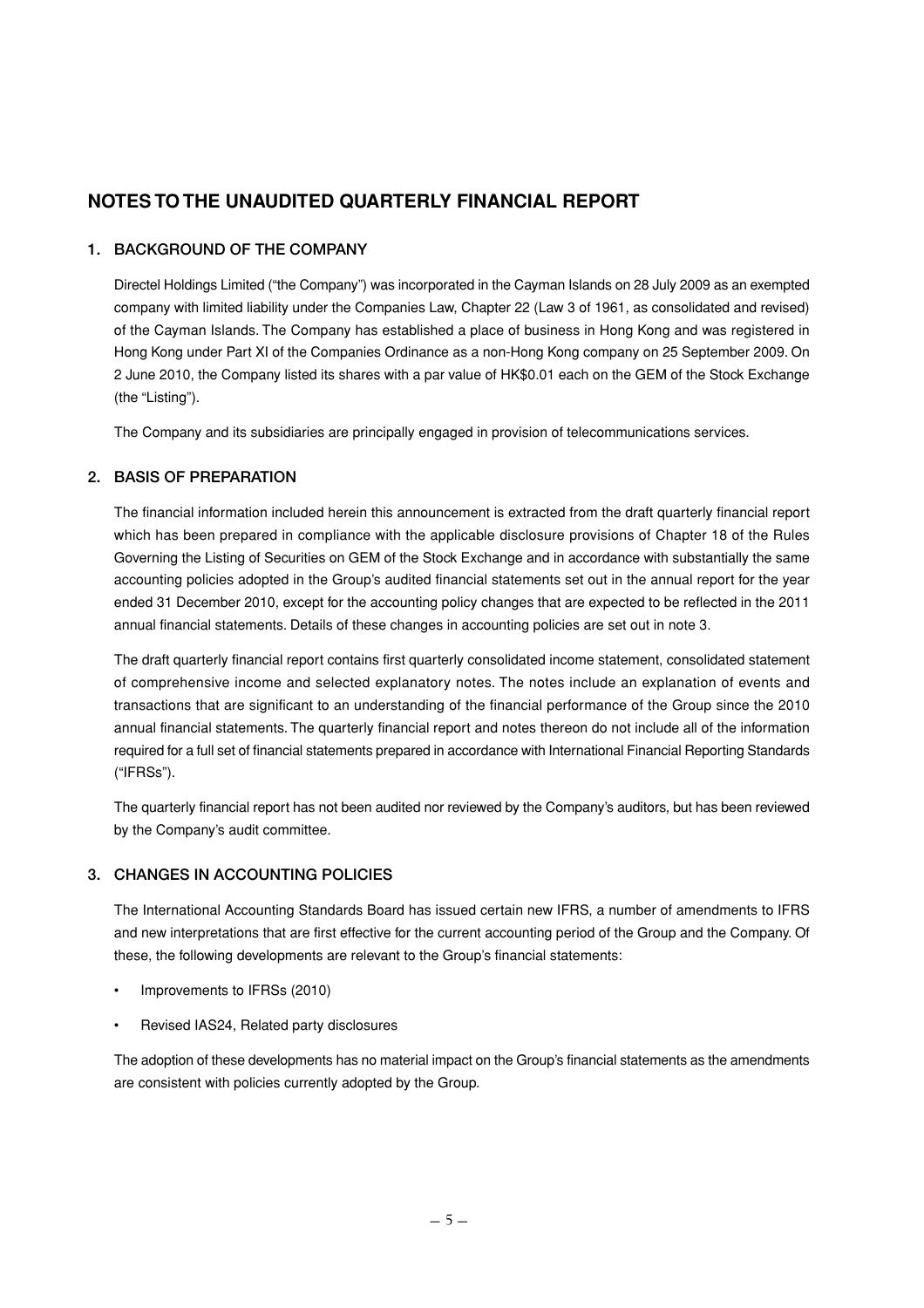## **4. TURNOVER**

|                                            | For the three months<br>ended 31 March |                 |
|--------------------------------------------|----------------------------------------|-----------------|
|                                            | 2011                                   | 2010            |
|                                            | <b>HK\$'000</b>                        | <b>HK\$'000</b> |
|                                            | (Unaudited)                            | (Unaudited)     |
| Provision of telecommunications services   | 15,469                                 | 12,958          |
| Provision of telesales dealership services | 819                                    | 856             |
|                                            | 16,288                                 | 13,814          |

Substantially all of the Group's revenue are derived from Hong Kong and the Group's property, plant and equipment are located in Hong Kong.

## **5. FINANCE INCOME**

|                                    | For the three months<br>ended 31 March |             |
|------------------------------------|----------------------------------------|-------------|
|                                    | 2011                                   | 2010        |
|                                    | HK\$'000                               | HK\$'000    |
|                                    | (Unaudited)                            | (Unaudited) |
| Interest income from bank deposits | 17                                     |             |
| Net foreign exchange gain          | 262                                    | 20          |
|                                    | 279                                    | 20          |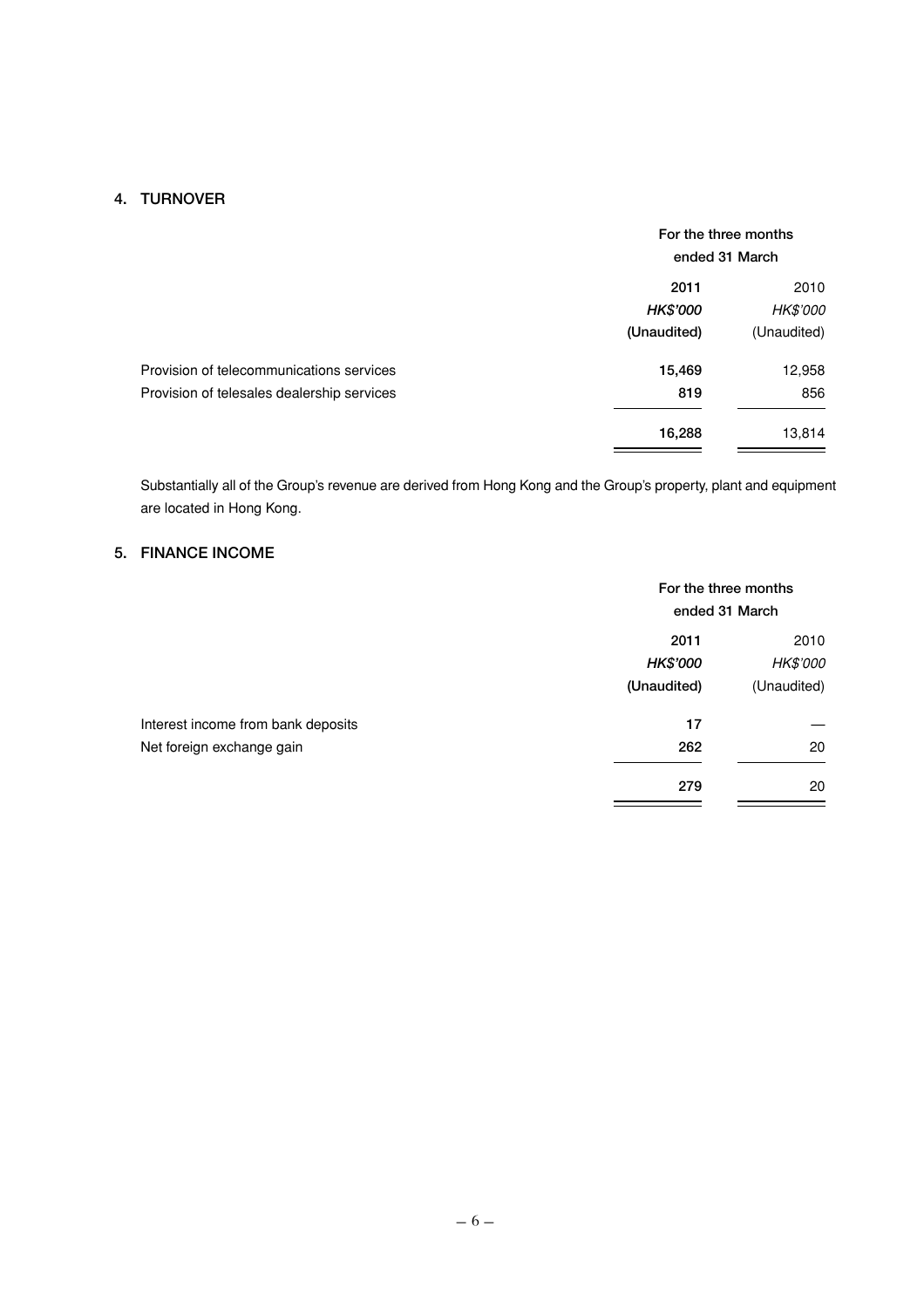## **6. PROFIT BEFORE TAXATION**

Profit before taxation is arrived at after charging:

|                                                       | For the three months<br>ended 31 March |             |
|-------------------------------------------------------|----------------------------------------|-------------|
|                                                       | 2011                                   | 2010        |
|                                                       | HK\$'000                               | HK\$'000    |
|                                                       | (Unaudited)                            | (Unaudited) |
| Staff costs:<br>(a)                                   |                                        |             |
| Salaries, wages and other benefits                    | 837                                    | 738         |
| Contributions to defined contribution retirement plan | 32                                     | 31          |
|                                                       | 869                                    | 769         |
| Other items:<br>(b)                                   |                                        |             |
| Depreciation                                          | 252                                    | 332         |
| Licence charges                                       | 571                                    | 441         |
| Operating lease charges in respect of                 |                                        |             |
| - rental of properties                                | 146                                    | 142         |
| - rental of transmission lines                        | 107                                    | 65          |
| Auditors' remuneration                                |                                        |             |
| - annual audit services                               | 222                                    | 150         |
| <b>Utilities</b>                                      | 16                                     | 14          |
| Repair and maintenance                                | 139                                    | 127         |
| Bad debts written off                                 | 4                                      | 43          |
| Listing expenses                                      |                                        | 1,540       |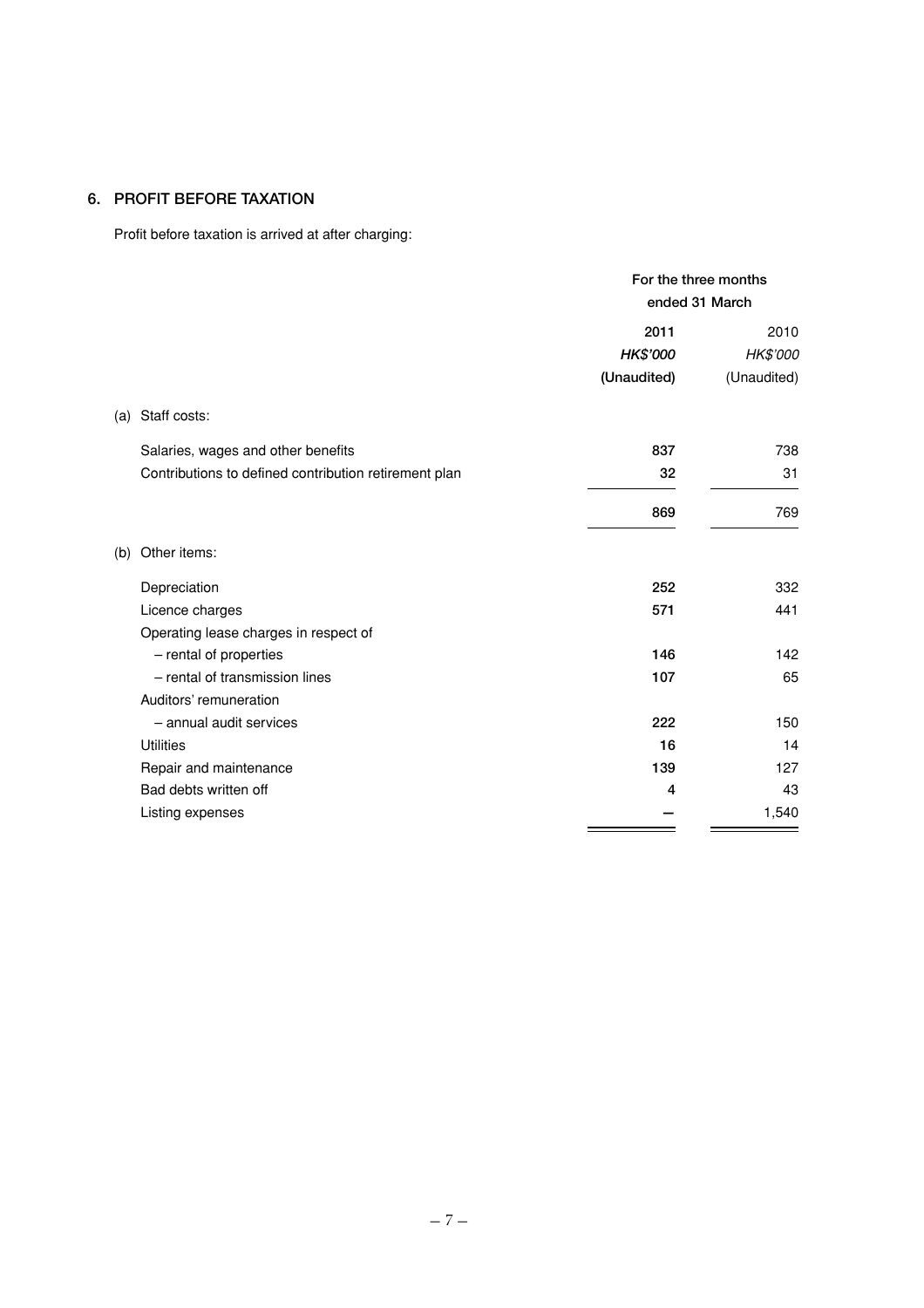## **7. INCOME TAX**

|                          |             | For the three months<br>ended 31 March |  |
|--------------------------|-------------|----------------------------------------|--|
|                          | 2011        | 2010                                   |  |
|                          | HK\$'000    | <b>HK\$'000</b>                        |  |
|                          | (Unaudited) | (Unaudited)                            |  |
| Current tax              |             |                                        |  |
| - Hong Kong Profits Tax  | 610         | 772                                    |  |
| Deferred tax             | 42          | 29                                     |  |
| Total income tax expense | 652         | 801                                    |  |

The Company's Hong Kong subsidiaries are subject to Hong Kong Profits Tax. In addition, the Company and Elitel Limited, although incorporated in the Cayman Islands, are also considered as having a taxable presence in Hong Kong since they are primarily managed and controlled in Hong Kong. They are subject to tax on an entity basis on income arising in or derived from Hong Kong. The provision for Hong Kong Profits Tax for the three months ended 31 March 2011 is calculated at 16.5% (three months ended 31 March 2010: 16.5%) of the estimated assessable profits for the period. The payments of dividends by Hong Kong companies are not subject to any Hong Kong withholding tax.

## **8. EARNINGS PER SHARE**

#### **(a) Basic earnings per share**

The calculation of basic earnings per share for the three months ended 31 March 2011 is based on the unaudited profit attributable to ordinary equity shareholders of the Company of approximately HK\$3,497,000 (three months ended 31 March 2010: approximately HK\$2,150,000) and the weighted average number of 1,037,500,000 ordinary shares in issue during the period (three months ended 31 March 2010: weighted average number of 750,000,000 ordinary shares after adjusting for the capitalisation issue in 2010).

#### **(b) Diluted earnings per share**

There were no potential dilutive ordinary shares for each of the three months ended 31 March 2010 and 2011, and therefore, diluted earnings per share are the same as the basic earnings per share.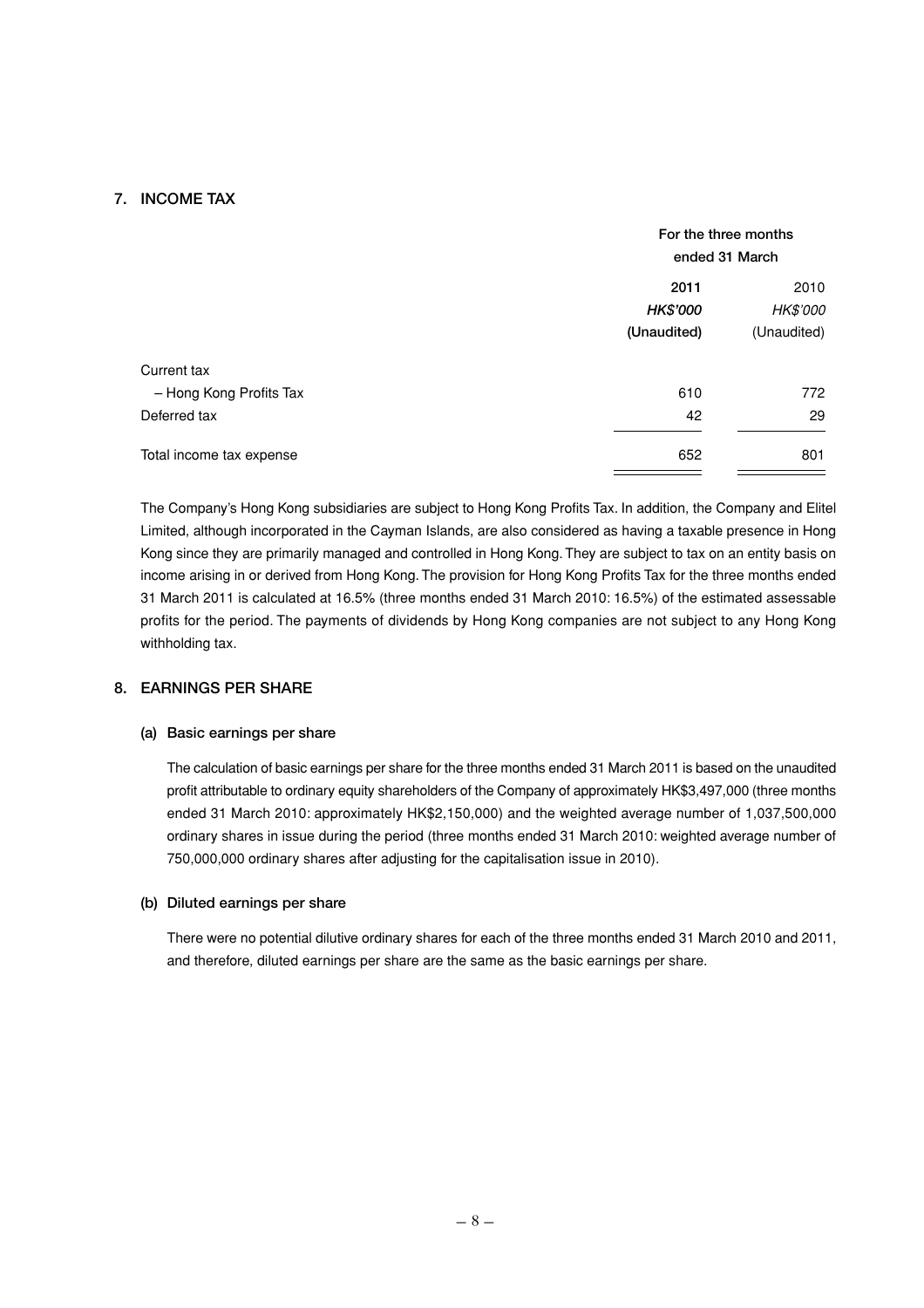## **9. MOVEMENT OF EQUITY**

|                                                                          | Share       | Share       | Other       | Retained    |             |
|--------------------------------------------------------------------------|-------------|-------------|-------------|-------------|-------------|
|                                                                          | capital     | premium     | reserve     | earnings    | Total       |
|                                                                          | HK\$'000    | HK\$'000    | HK\$'000    | HK\$'000    | HK\$'000    |
|                                                                          | (Unaudited) | (Unaudited) | (Unaudited) | (Unaudited) | (Unaudited) |
| As at 1 January 2010<br>Profit for the period and<br>total comprehensive |             |             |             | 13,975      | 13,975      |
| income for the period                                                    |             |             |             | 2,150       | 2,150       |
| As at 31 March 2010                                                      |             |             |             | 16,125      | 16,125      |
| As at 1 January 2011<br>Profit for the period and<br>total comprehensive | 10,375      | 67,499      |             | 34,788      | 112,662     |
| income for the period                                                    |             |             |             | 3,497       | 3,497       |
| As at 31 March 2011                                                      | 10,375      | 67,499      |             | 38,285      | 116,159     |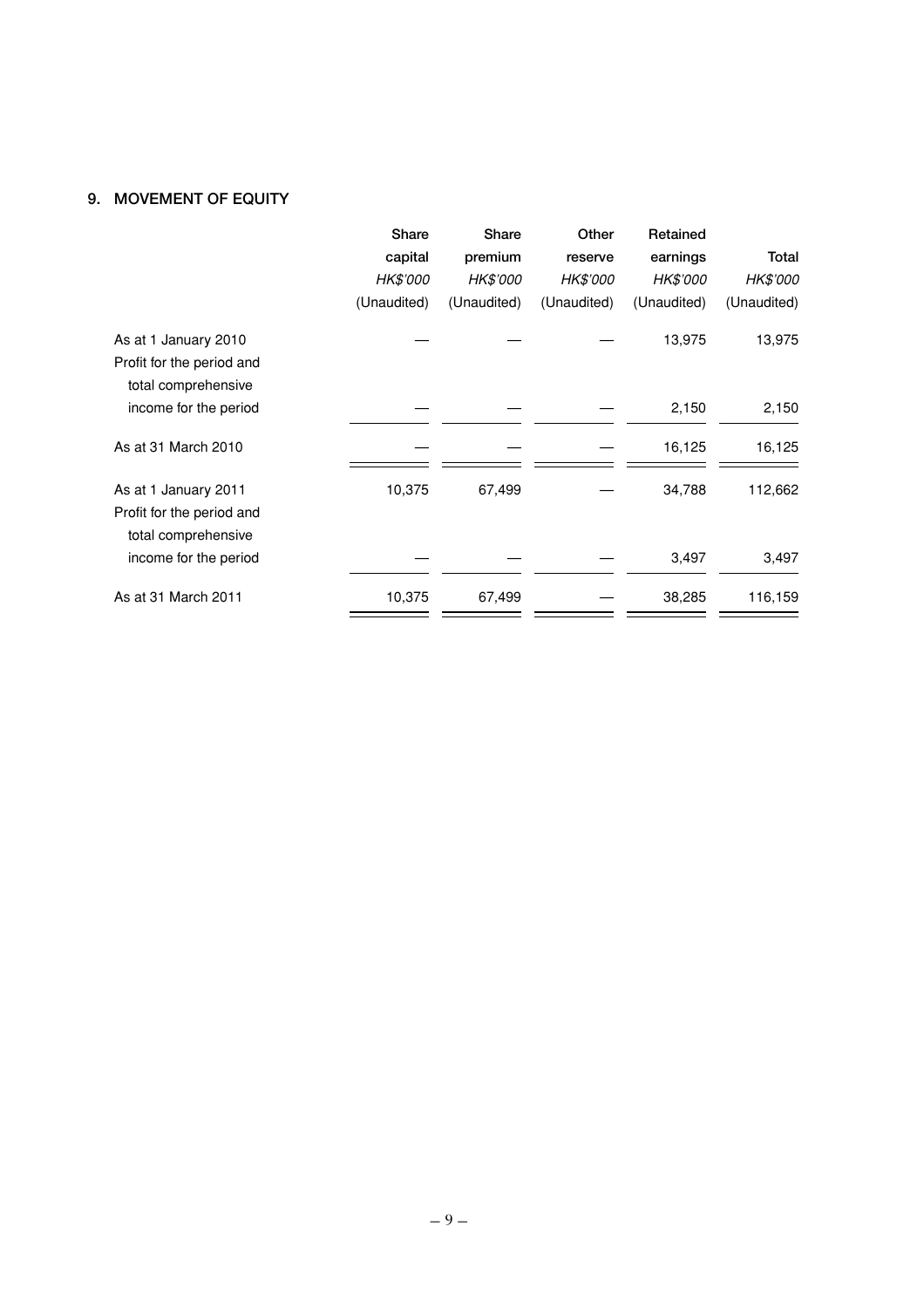## **MANAGEMENT DISCUSSION AND ANALYSIS**

## **BUSINESS REVIEW**

The Group is a mobile virtual network operator ("MVNO") which is principally engaged in the provision of mobile phone services. The Group does not have its own telecommunications network infrastructure and its business mainly involves the trading of the airtime sourced from two mobile network operators ("MNOs") in Hong Kong and one MNO in the PRC, and subsequently sold the airtime through different channels and in various forms to users, dealers or MNOs. The Group's mobile phone services include "One Card Multiple Number" service and Hong Kong local mobile phone services. The Group also provides services of resale of airtime to MNOs, telesales dealership services and other services.

The Group's performance kept improving for the three months ended 31 March 2011 compared to the corresponding period in 2010. The monthly average number of activated phone numbers increased by approximately 38.7% to 213,161 in the three months ended 31 March 2011 when compared to the corresponding period in 2010. However, total number of activated phone numbers decreased by approximately 8.3% to 212,074 as of 31 March 2011 compared to 231,166 as of 31 December 2010.

Owing to the fierce competition in the mobile phone services industry in Hong Kong and the greater popularity of mobile phone usage, the competitiveness of the Group's business has been adversely affected and the average revenue per user ("ARPU") of the Group had showed a decreasing trend. The ARPU of the Group was approximately HK\$23.1 for the three months ended 31 March 2011, lower than approximately HK\$26.5 for the same period last year. Such decrease was mainly attributable to the relatively lower ARPU of most newly activated mobile phone numbers which belong to Hong Kong local mobile phone services plans.

The volume of the Group's airtime sold increased from approximately 36.8 million minutes for the three months ended 31 March 2010 to approximately 44.2 million minutes for the three months ended 31 March 2011; and the revenue derived from "One Card Multiple Number" service, Hong Kong local mobile phone services and resale of airtime to MNOs increased from approximately HK\$13.0 million to approximately HK\$15.5 million during the same period. The Group's revenue per minute of airtime was approximately HK\$0.35 for the three months ended 31 March 2011, which remained stable as compared to approximately HK\$0.35 for the three months ended 31 March 2010.

#### **FINANCIAL REVIEW**

For the three months ended 31 March 2011, the turnover of the Group increased to approximately HK\$16,288,000 compared to approximately HK\$13,814,000 for the corresponding period last year, represented an increase of approximately 17.9%. The increase in turnover was mainly attributable to the increase in the monthly average number of activated phone numbers which overweighed the decrease in the Group's ARPU.

The Group's cost of sales increased by approximately 31.0% to approximately HK\$7,917,000 for the three months ended 31 March 2011 compared to approximately HK\$6,042,000 for the corresponding period last year. The cost of sales in respect of the provision of mobile phone services and resale of airtime to MNOs increased by approximately 42.6% compared to the first quarter of 2010. Such increase was mainly due to the increase in airtime usage by users, increased unit charges for IDD services by telecommunications services providers and additional interconnection fees for cross-border networks charged by an affiliate of MNO. The cost of sales in respect of the provision of telesales dealership services decreased by approximately 26.6% compared to the first quarter of 2010, which was in line with the decrease in the related turnover in the first quarter of 2011 resulting from the reduction in the amount of telesales outsourced by the Group's customers.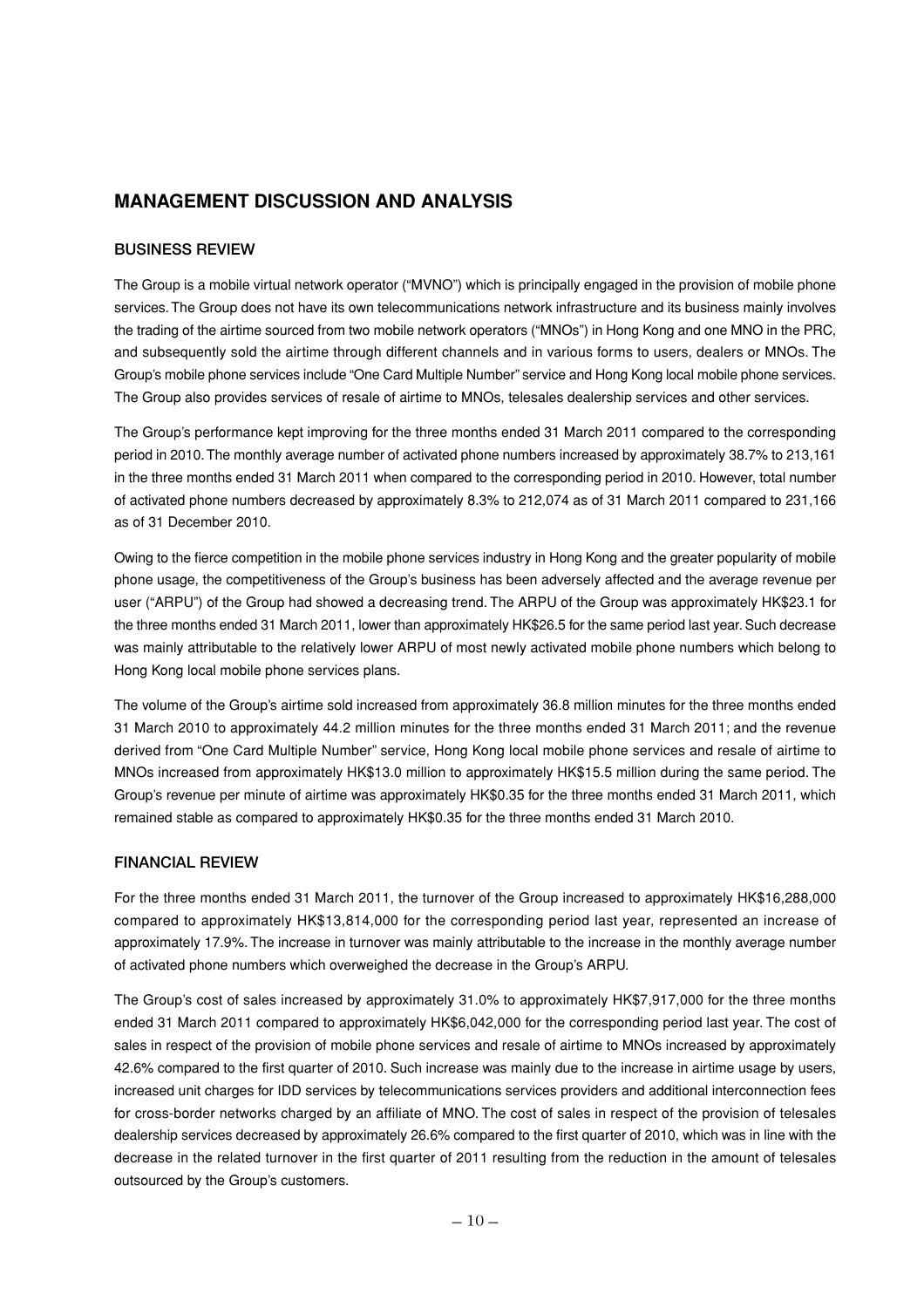The gross profit of the Group for the three months ended 31 March 2011 increased to approximately HK\$8,371,000 compared to approximately HK\$7,772,000 for the corresponding period last year, and the gross profit margin decreased to 51.4% for the three months ended 31 March 2011 from 56.3% for the corresponding period last year. The decrease in gross profit margin was mainly attributable to the decrease of margin from provision of telecommunications services resulting from increased cost while the sales price generally remained stable in the first quarter of 2011.

The Group's administrative expenses for the three months ended 31 March 2011 decreased by approximately 7.0% to approximately HK\$4,501,000 compared to approximately HK\$4,841,000 for the corresponding period last year. The decrease was mainly attributable to the listing expenses incurred of approximately HK\$1,540,000 in the first quarter of 2010, while no such expenses incurred for the three months ended 31 March 2011.

The Group's finance income for the three months ended 31 March 2011 increased by approximately 1,295.0% to approximately HK\$279,000 compared to approximately HK\$20,000 for the corresponding period last year. The increase was mainly due to more foreign exchange gain was recorded arising from the movements in the exchange rate between Hong Kong dollars and Renminbi during the period.

The Group's income tax for the three months ended 31 March 2011 decreased by approximately 18.6% to approximately HK\$652,000 compared to approximately HK\$801,000 for the corresponding period last year. The decrease was mainly attributable to the higher effective tax rate in the first quarter of 2010 as the listing fee incurred was not tax deductible.

The Group's profit attributable to equity shareholders of the Company for the three months ended 31 March 2011 increased by approximately 62.7% to approximately HK\$3,497,000 compared to approximately HK\$2,150,000 for the corresponding period last year. The increase was mainly due to the improvement of gross profit and no more one-off listing expenses incurred in the first quarter of 2011, while there was approximately HK\$1,540,000 in the corresponding period of 2010.

## **USE OF PROCEEDS**

As stated in the Company's prospectus dated 28 May 2010 (the "Prospectus"), the Group plans to (i) expand the business of mobile phone services in other Asia Pacific territories; (ii) upgrade the Group's telecommunications equipment to be compatible with the 3G mobile networks in Hong Kong and China; and (iii) introduce RF-SIM to the Group's mobile phone services in Hong Kong and Macau in the forthcoming future. As at the date of this announcement, the Group does not anticipate any change to this plan. During the three months ended 31 March 2011, the proceeds from the Listing were applied by the Company in accordance with the Directors' assessment of the development of the market condition:

- (1) Since the Listing on 2 June 2010, the Group proceeded to commence with its expansion and business development. The remaining proceeds were partially applied by the end of March 2011 after the Group negotiated with suppliers and service providers for better terms;
- (2) On expansion of mobile phone services in Macau, Taiwan and other Asia Pacific territories, the Company is at the negotiation stage on the partnership terms with potential MNO partners and dealers in Macau and Taiwan;
- (3) On upgrading the Group's telecommunications equipment for compatible with the 3G mobile network operated by the Group's service operators in Hong Kong and the PRC, the Company has contracted with telecommunications equipment manufacturer in relation to the system upgrade, and made advance payment in respect of the equipment to the manufacturer;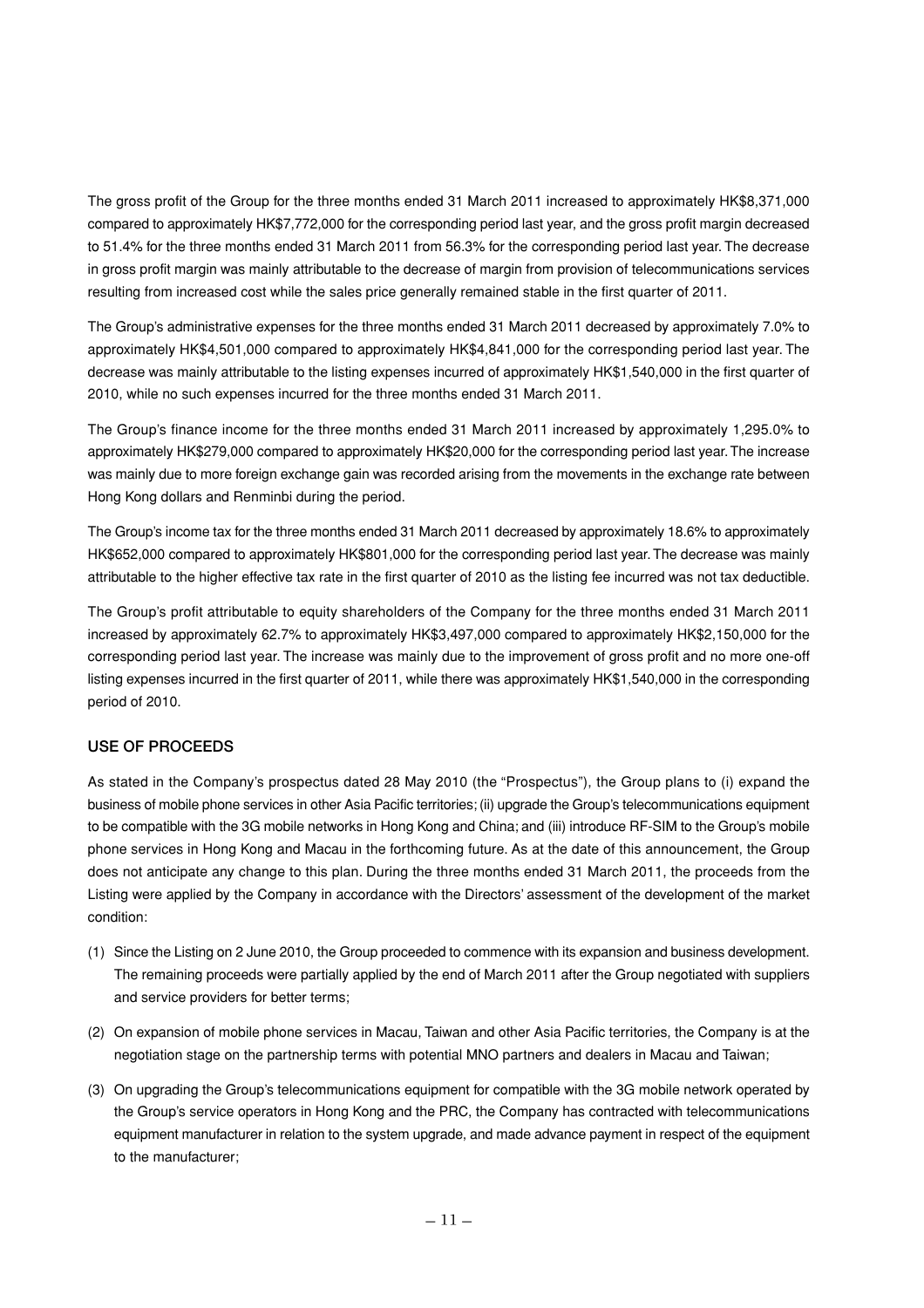- (4) On development and implementation of RF-SIM business plans in Hong Kong and Macau, the Company has purchased some RF-SIM cards for trial, and is at the negotiation stage on the purchase of equipment;
- (5) On expenditure relating to working capital, it mainly consisted of the payment of general and administrative expenses, including staff costs (including directors' remuneration), professional fees and other general operating expenses; and
- (6) The unused net proceeds as at 31 March 2011 have been placed as interest bearing deposits in banks in Hong Kong.

#### **BUSINESS OUTLOOK**

Following the recovery of the global economy since the fourth quarter of 2009, the Group is optimistic and sees enormous opportunities and challenges in the market. Going forward in the second quarter of 2011, the Group will continue seeking opportunities in existing business to broaden the Group's customer base and expand the Group's operations by means of strengthening relationship with existing dealers, exploring new qualifying dealers and maintaining its low cost strategy for its marketing activities. Also, the Group will execute its business plan continuously to expand the geographical coverage of mobile phone services provided by the Group through development and expansion of such services in Asia Pacific and the Group will provide a wider variety of value-added services for its users to increase the revenue derived from users' airtime usage through (i) upgrading the Group's telecommunications equipment to be compatible with the 3G mobile networks operated by the Group's service operators in Hong Kong and the PRC as a MVNO enabling its users to enjoy 3G mobile data services; and (ii) introducing RF-SIM technology and applications in Hong Kong and Macau.

#### **CONTINGENT LIABILITIES**

Elitel Limited failed to register as a non-Hong Kong company within the prescribed time limit under Part XI of the Companies Ordinance, which shall be within one month of the establishment of the place of business in Hong Kong.

As at the date of this announcement, the Companies Registry was still considering whether to take any action against Elitel Limited in relation to its possible breaches of the Companies Ordinance in respect of its failure to register promptly under Part XI of the Companies Ordinance. Elitel Limited may be subject to certain penalty in this respect.

The Group did not recognise any provision in respect of the abovementioned issue as the amount of the obligation cannot be measured with sufficient reliability.

During the three months ended 31 March 2011 and prior years, no claims had been made against the Group by the Companies Registry in respect of Elitel Limited's failure to register as a non-Hong Kong company under Part XI of the Companies Ordinance.

#### **DIVIDENDS**

The Board does not recommend the payment of any dividend for the three months ended 31 March 2011 (three months ended 31 March 2010: Nil).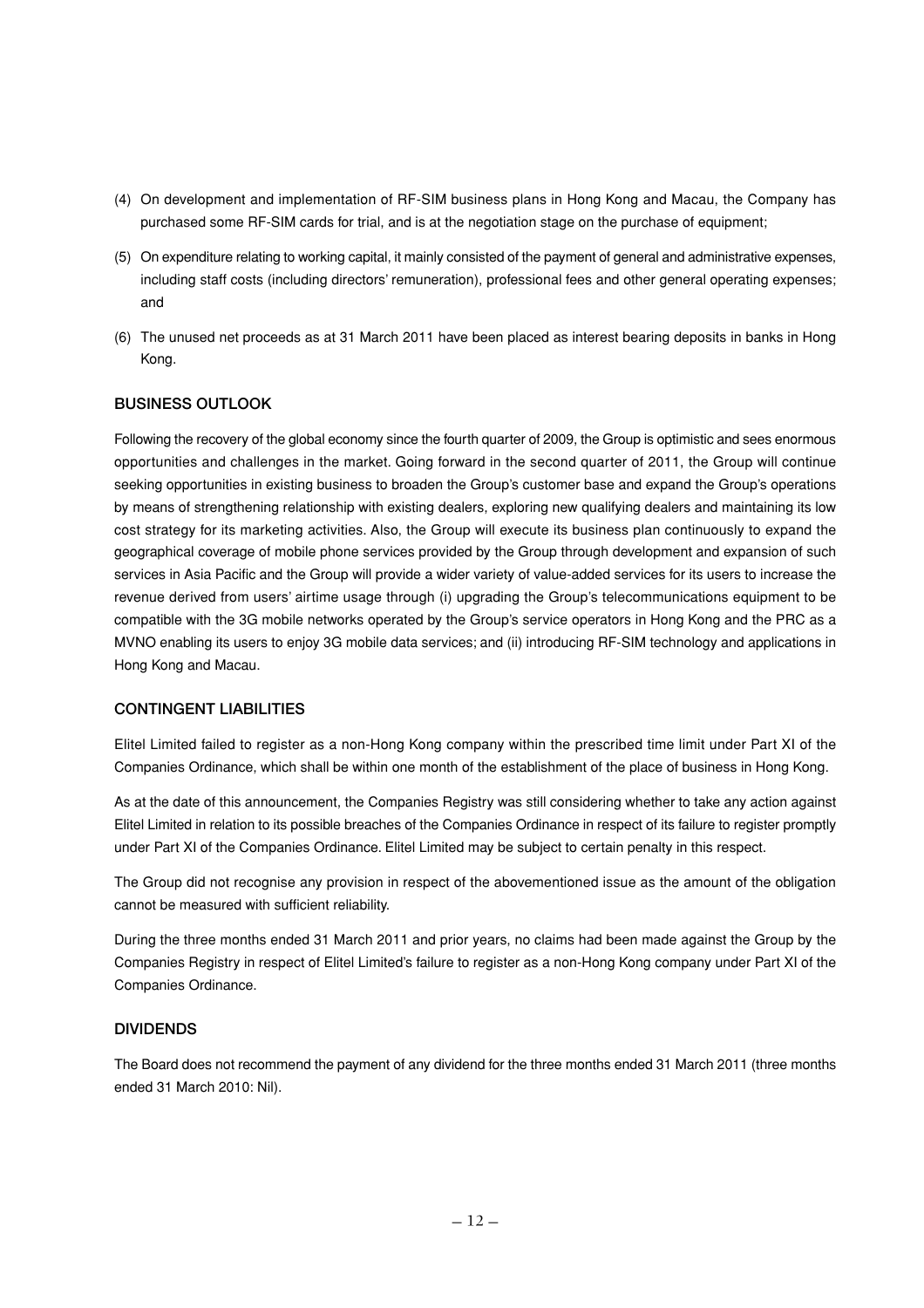## **DIRECTORS' AND CHIEF EXECUTIVES' INTERESTS AND SHORT POSITIONS IN THE SHARES, UNDERLYING SHARES AND DEBENTURES**

As at 31 March 2011, so far as it is known to the Directors, the Directors and the chief executive of the Company had the following interests and short positions in the shares, underlying shares or the debentures of the Company or any of its associated corporations within the meaning of part XV of the Securities and Futures Ordinance (the "SFO"), which would have to be notified to the Company and the Stock Exchange pursuant to the provision of Divisions 7 and 8 of Part XV of the SFO (including interests and/or short positions of which they were taken or deemed to have under such provisions of the SFO) and/or required to be entered in the register required to be kept under Section 352 of the SFO or as otherwise notified to the Company and the Stock Exchange pursuant to Rule 5.46 of the GEM Listing Rules:

#### **Long position in shares of the Company:**

|                  | Nature of Interest/    | Number of              | Percentage of |
|------------------|------------------------|------------------------|---------------|
| Name of Director | Capacity               | <b>Ordinary Shares</b> | Shareholding  |
| Mr. Li Kin Shing | Interest of controlled | 716,250,000            | 69.04%        |
|                  | corporation            | (Note)                 |               |
|                  | Beneficial owner       |                        |               |
| Ms. Kwok King Wa | Interest of controlled | 716,250,000            | 69.04%        |
|                  | corporation            | (Note)                 |               |
|                  | Beneficial owner       |                        |               |

Note:

The 716,250,000 shares are owned by New Everich Holdings Limited ("New Everich") which is owned by Mr. Li Kin Shing and Ms. Kwok King Wa as to 54% and 46% respectively. Mr. Li Kin Shing is the spouse of Ms. Kwok King Wa. Accordingly, each of Mr. Li Kin Shing and Ms. Kwok King Wa is deemed to be interested in the 716,250,000 shares under the SFO.

Save as disclosed above, as at 31 March 2011, none of the Directors nor the chief executives of the Company had any interests or short positions in any shares, underlying shares and/or debentures of the Company or any of its associated corporations (within the meaning of Part XV of the SFO) which were notified to the Company and the Stock Exchange pursuant to Divisions 7 and 8 of Part XV of the SFO (including interest and/or short positions which were taken or deemed to have under such provisions of the SFO), or which were recorded in the register maintained by the Company pursuant to Section 352 of the SFO, or which would have to be notified to the Company and the Stock Exchange pursuant to Rule 5.46 of the GEM Listing Rules.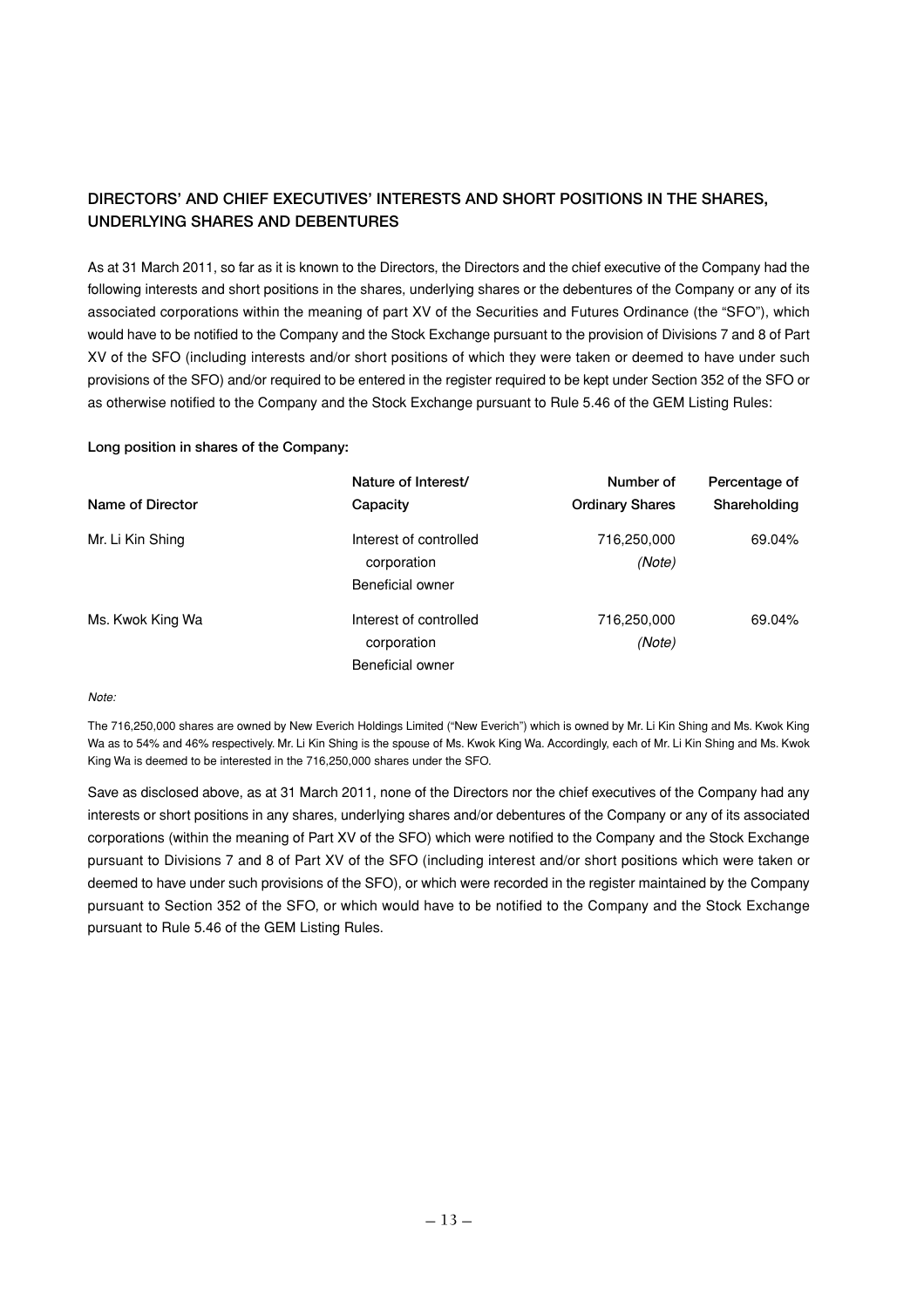## **SUBSTANTIAL SHAREHOLDERS' AND OTHER PERSONS' INTERESTS AND SHORT POSITIONS IN SHARES AND UNDERLYING SHARES OF THE COMPANY**

As at 31 March 2011, so far as it is known to the Directors, the persons (other than the Directors or chief executive of the Company) with interests or short positions in the shares or underlying shares of the Company which would fall to be disclosed to the Company under the provisions of Divisions 2 and 3 of Part XV of the SFO or which would be recorded in the register of the Company required to be kept under section 336 of the SFO or who are directly or indirectly interested in 5% or more of the nominal value of any class of share capital carrying rights to vote in all circumstances at general meetings of any member of the Group were as follows:

#### **Long position in shares of the Company:**

|             |                         | Number of              | Percentage of |
|-------------|-------------------------|------------------------|---------------|
| Name        | Capacity                | <b>Ordinary Shares</b> | Shareholding  |
| New Everich | <b>Beneficial owner</b> | 716,250,000            | 69.04%        |
| (Note 1)    |                         | (Note 2)               |               |
|             |                         |                        |               |

Notes:

(1) New Everich, a company incorporated on 23 April 2009 under the laws of the BVI with limited liability, is owned by Mr. Li Kin Shing and Ms. Kwok King Wa as to 54% and 46% respectively.

(2) The 716,250,000 shares are owned by New Everich which is owned by Mr. Li Kin Shing and Ms. Kwok King Wa as to 54% and 46% respectively. Mr. Li Kin Shing is the spouse of Ms. Kwok King Wa. Accordingly, each of Mr. Li Kin Shing and Ms. Kwok King Wa is deemed to be interested in the 716,250,000 shares under the SFO.

Save as disclosed above, as at 31 March 2011, so far as it is known to the Directors, there was no other person (other than the Directors or chief executive of the Company) with interests or short positions in the shares or underlying shares of the Company which would fall to be disclosed to the Company under the provisions of Divisions 2 and 3 of Part XV of the SFO or which would be recorded in the register of the Company required to be kept under section 336 of the SFO or who are directly or indirectly interested in 5% or more of the nominal value of any class of share capital carrying rights to vote in all circumstances at general meetings of any member of the Group.

## **DIRECTORS' RIGHT TO ACQUIRE SHARES OR DEBENTURES**

Save as disclosed in this announcement, during the period under review, there was no right to acquire benefits by means of the acquisition of shares in or debentures of the Company or of any other body corporate granted to any Directors or their respective spouse or children under 18 years of age, or were any such rights exercised by them; or was the Company, its holding company or any of its subsidiaries a party to any arrangements to enable the Directors, their respective spouse or children under 18 years of age to acquire such rights in the Company or any other body corporate.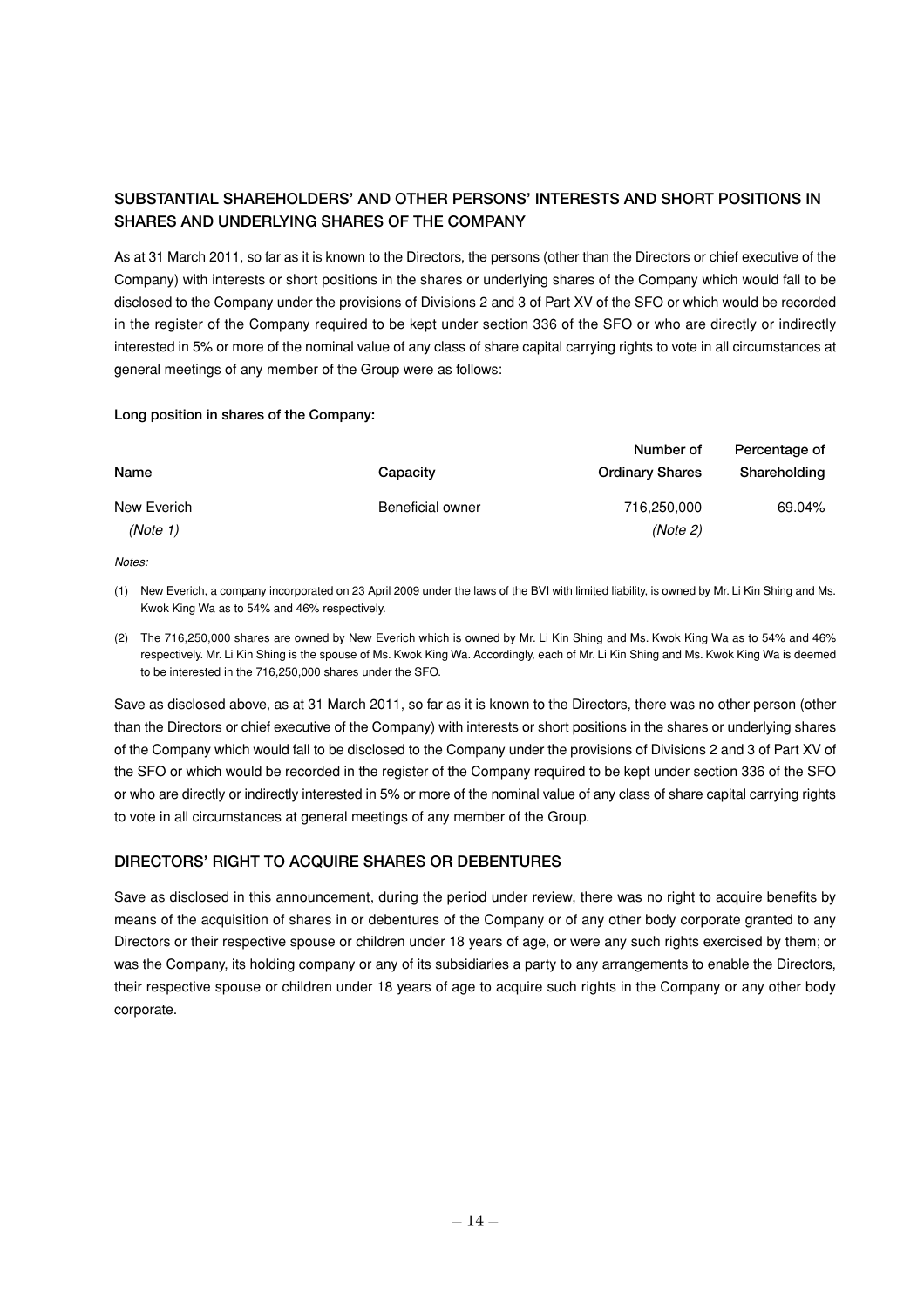## **SHARE OPTION SCHEME**

The Company has conditionally adopted the share option scheme in the written resolutions of the shareholders of the Company passed on 20 May 2010 (the "Share Option Scheme").

The Share Option Scheme became unconditional after the listing of the Company's shares on GEM on 2 June 2010. The Company did not grant or cancel any options under the Share Option Scheme any time during the period under review, and as at 31 March 2011, there was no outstanding share option under the Share Option Scheme.

#### **CODE ON CORPORATE GOVERNANCE PRACTICES**

In the opinion of the Directors, the Company has complied with all the code provisions as set out in Appendix 15 to the GEM Listing Rules during the three months ended 31 March 2011.

#### **CODE OF CONDUCT REGARDING SECURITIES TRANSACTIONS BY DIRECTORS**

The Company has adopted the required standard of dealings as set out in Rules 5.48 to 5.67 of the GEM Listing Rules as the code of conduct regarding the directors' securities transactions in securities of the Company. Having made specific enquiry of all Directors, the Directors have confirmed that they have complied with the required standard of dealings as set out in the adopted code of conduct regarding directors' securities transactions.

#### **PURCHASE, SALE OR REDEMPTION OF THE COMPANY'S SHARES**

During the three months ended 31 March 2011, neither the Company nor any of its subsidiaries has purchased, sold or redeemed any share of the Company.

#### **COMPETING INTERESTS**

During the three months ended 31 March 2011, save as disclosed below, none of the Directors of the Company nor their respective associates is considered to have interests in a business that competes or is likely to compete, either directly or indirectly, with the businesses of the Group other than those businesses where the Directors have been appointed or were appointed as directors to represent the interests of the Company and/or the Group.

Directel Limited, a company incorporated in the Cayman Islands, is held as to 50% and 50% by Mr. Li Kin Shing, a nonexecutive director, the chairman of the Company, a controlling shareholder and a substantial shareholder of the Company, and Ms. Kwok King Wa, a controlling shareholder and a substantial shareholder of the Company and the spouse of Mr. Li Kin Shing, respectively. According to the GEM Listing Rules, Directel Limited is an associate of Mr. Li Kin Shing and Ms. Kwok King Wa and thus a connected person.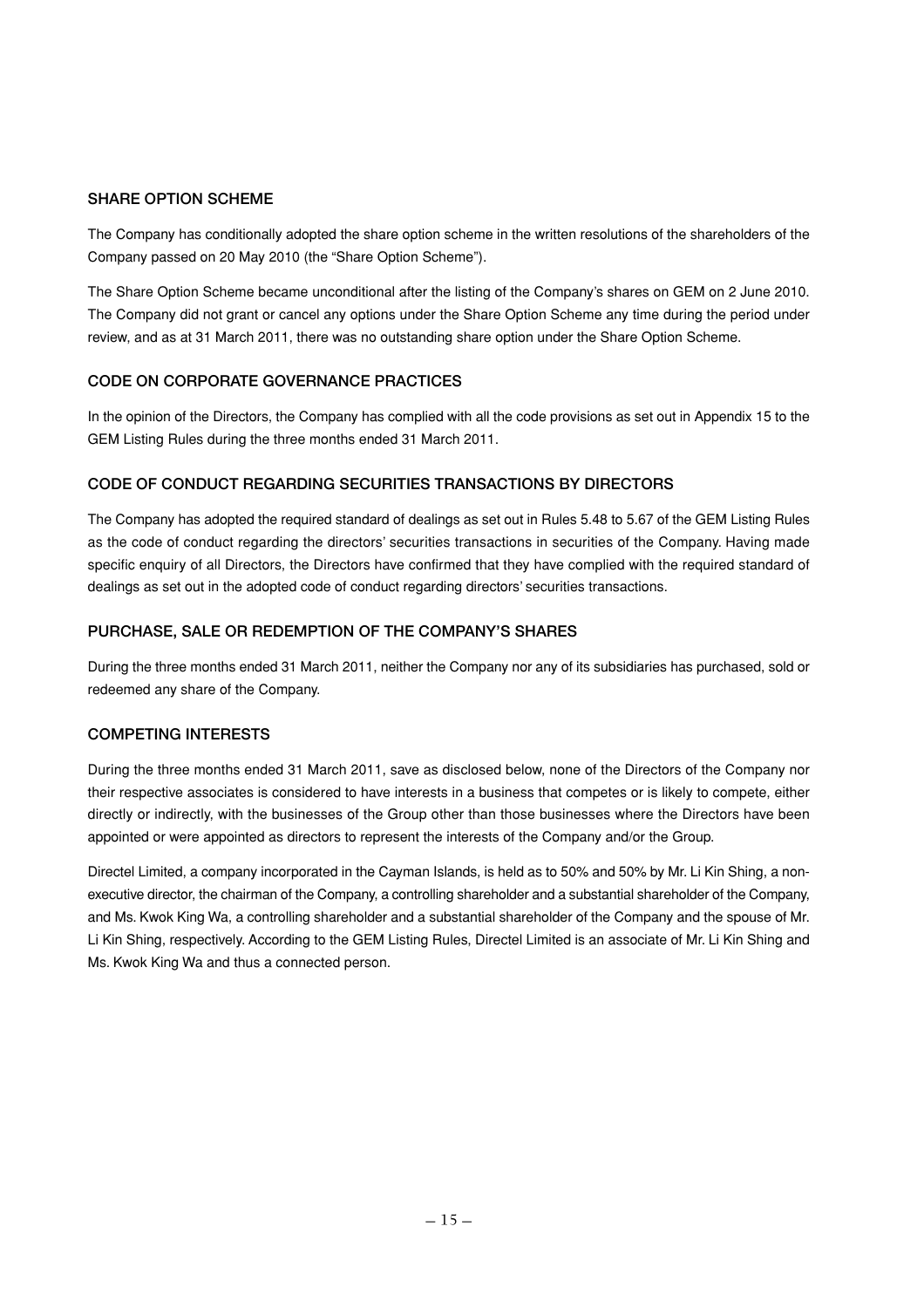Directel Limited is the legal and beneficial owner of the RF-SIM intellectual property rights in Hong Kong and Macau. Further, Directel Limited is the licensee of the operation rights of RF-SIM in markets other than the PRC in addition to its owned RF-SIM intellectual property rights in Hong Kong and Macau and it has the right to grant licences of the operation rights of RF-SIM intellectual property rights to others in markets other than the PRC. There is a risk that such services provided by Directel Limited may compete with the services provided by the Group as Directel Limited is expected to grant licences of the operation rights of RF-SIM intellectual property rights in other regions in the future.

International Elite Ltd. ("IEL") is a company incorporated in the Cayman Islands and a listed company on the Main Board of The Stock Exchange with Mr. Li Kin Shing and Ms. Kwok King Wa as controlling shareholders. According to the GEM Listing Rules, IEL is an associate of Mr. Li Kin Shing and Ms. Kwok King Wa and thus a connected person. Sunward Telecom Limited ("Sunward Telecom") and its wholly-owned subsidiaries (collectively, the "Sunward Group") are whollyowned subsidiaries of IEL. The Sunward Group, as a whole, is principally engaged in (i) the research and development, production and sales of RF-SIM products; and (ii) licensing of the RF-SIM operations rights in markets other than Hong Kong and Macau.

The Directors confirm that as China-Hongkong Telecom Limited, a wholly-owned subsidiary of the Company, has obtained the exclusive licence of the operation rights of RF-SIM intellectual property rights in Hong Kong and Macau and since the services provided by the Group are mainly in Hong Kong and Macau, there will be no direct competition between the services provided by Directel Limited, which are in territories other than the PRC. Hong Kong and Macau. There will also be no direct competition between the services provided by the International Elite Ltd., which its strategy is to concentrate on the application of the RF-SIM intellectual property rights in the PRC. Nevertheless, Mr. Li Kin Shing, Ms. Kwok King Wa and Directel Limited (as Covenantors) executed a deed of non-competition undertaking in favour of the Company on 24 May 2010 pursuant to which the Covenantors have undertaken to the Company inter alia, that (i) the Covenantors shall not, directly or indirectly, engage in, invest in, participate in, or attempt to participate in, whether on his/her/its own account or with each other or in conjunction with or on behalf of any person or company, any business which will or may compete with the RF-SIM business of the Group in Hong Kong and Macau; and (ii) in the event the Covenantors or their associates were given any business opportunities that is or may involve in direct or indirect competition with the business of the Group, the Covenantors shall assist the Company in obtaining such business opportunities in the terms being offered to the Covenantors, or more favourable terms being acceptable to the Company.